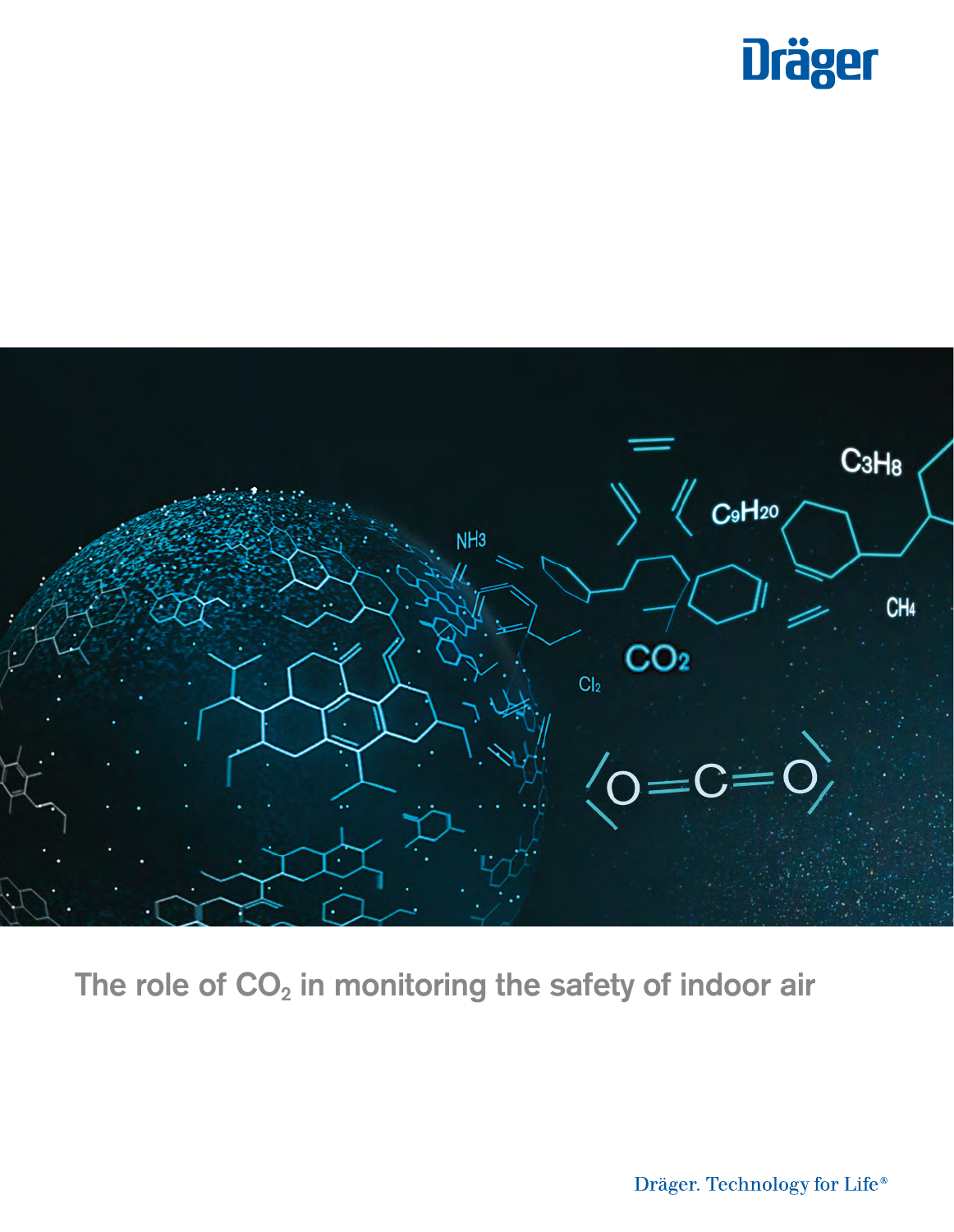Indoor air quality has a significant impact on our health and well being. This is especially true in times of a pandemic. An important indicator of air quality is carbon dioxide  $(CO<sub>2</sub>)$ .

Adults tend to stay indoors for around 80 to 90 percent of the day – at home or work, in schools and universities, as well as in cars and on public transportation<sup>1</sup>. Indoor air that is as unpolluted as possible is therefore critical to health and well-being.

## Adults spend up to 90% of the day indoors.

The mere presence of humans causes contamination of indoor air. People breathe in oxygen, then exhale carbon dioxide and often organic substances such as acetone, alcohol and odors into the air. These substances can cause fatigue, mucosal irritation, and other symptoms.

#### GUIDELINES FOR CO<sub>2</sub> CONCENTRATION

To assess the quality of indoor air, there are guideline values for individual pollutants. For carbon dioxide, there are directional, orientation and target values for the maximum concentration that should exist indoors.  $CO<sub>2</sub>$  content in the air is expressed in parts per million (ppm).

The National Institute for Occupational Safety and Health (NIOSH) recommends a maximum  $CO<sub>2</sub>$  concentration of 1,000 ppm under normal conditions as an indication of a hygienically sufficient air change.

Although too much carbon dioxide can have an impact on health, humans do not directly or consciously perceive too high of a concentration in the breathing air. Signs of high  $CO<sub>2</sub>$ concentration can be nausea, dizziness, severe headaches, and increased breathing rates. It can also result in a higher transmission of diseases.

### CO<sub>2</sub> IS AN INDICATOR OF INFECTION RISKS

Indoor air may also contain another potential source of danger: infectious aerosols exhaled by humans.

Aerosols are suspensions of fine solid particles or liquid droplets in air or another gas. Aerosol particles can vary in size from a diameter of about 1 nanometer (nm) up to several 100 microns (microns). While larger particles quickly sink to the ground, particles smaller than 10 microns can remain in the air for hours to days.

Since the entire range of particles in the air, including aerosols, is difficult to accurately detect, indoor air quality is often estimated using the more easily detected  $CO<sub>2</sub>$  levels. Therefore, higher levels of carbon dioxide serve as an indicator of poor air quality.

In many metabolic processes, such as energy production, carbon dioxide is produced in the human body from oxygen.  $CO<sub>2</sub>$  is transported through the veins into the lungs, enters the airways, and then is exhaled. Our exhaled breath is therefore full of  $CO<sub>2</sub>$ molecules. In large cities, of one million suspended particles in the air, approximately 350 parts are  $CO<sub>2</sub>$ . In the exhaled breath, the proportion is about 100 times higher. That explains why  $CO<sub>2</sub>$  levels can increase rapidly when people gather in a poorly ventilated room.

Exhaled aerosols can remain in the air over extended periods of time. Donald Milton, Associate Professor of Occupational and Environmental Health at the Harvard School of Public Health, has been working for decades to use  $CO<sub>2</sub>$  concentration levels of indoor air to assess the risk of transmitting certain diseases. He found that the higher the proportion of  $CO<sub>2</sub>$  particles, the higher the amount of air that has been re-breathed several times. Re-breathing also increases the risk of inhaling aerosols that another person has previously exhaled in the same room.

### Exhaled aerosols can remain in the air over **extended periods** of time.

Together with Stephen Rudnick, Milton was able to demonstrate that the risk of being infected with the flu more than doubled at CO<sub>2</sub> concentration levels of 2,000 ppm, and tripled at 3,000 ppm (compared to 1,000 ppm  $CO<sub>2</sub>$ )<sup>2</sup>.

CO<sub>2</sub> concentration is therefore an indirect measurement of possible exposure to viral aerosols. In the meantime, various studies have confirmed that  $CO<sub>2</sub>$  is an indicator of the quality of indoor air in rooms as a whole.

### CO2 DETECTOR HELPS DETERMINE WHEN TO INCREASE AIR FLOW

It is generally recommended that when a  $CO<sub>2</sub>$  concentration of 1,000 ppm is reached, the room should be ventilated. At a concentration of 2,000 ppm, it becomes essential to properly ventilate the room to ensure an appropriately measured air quality. However, as already noted, humans are not able to detect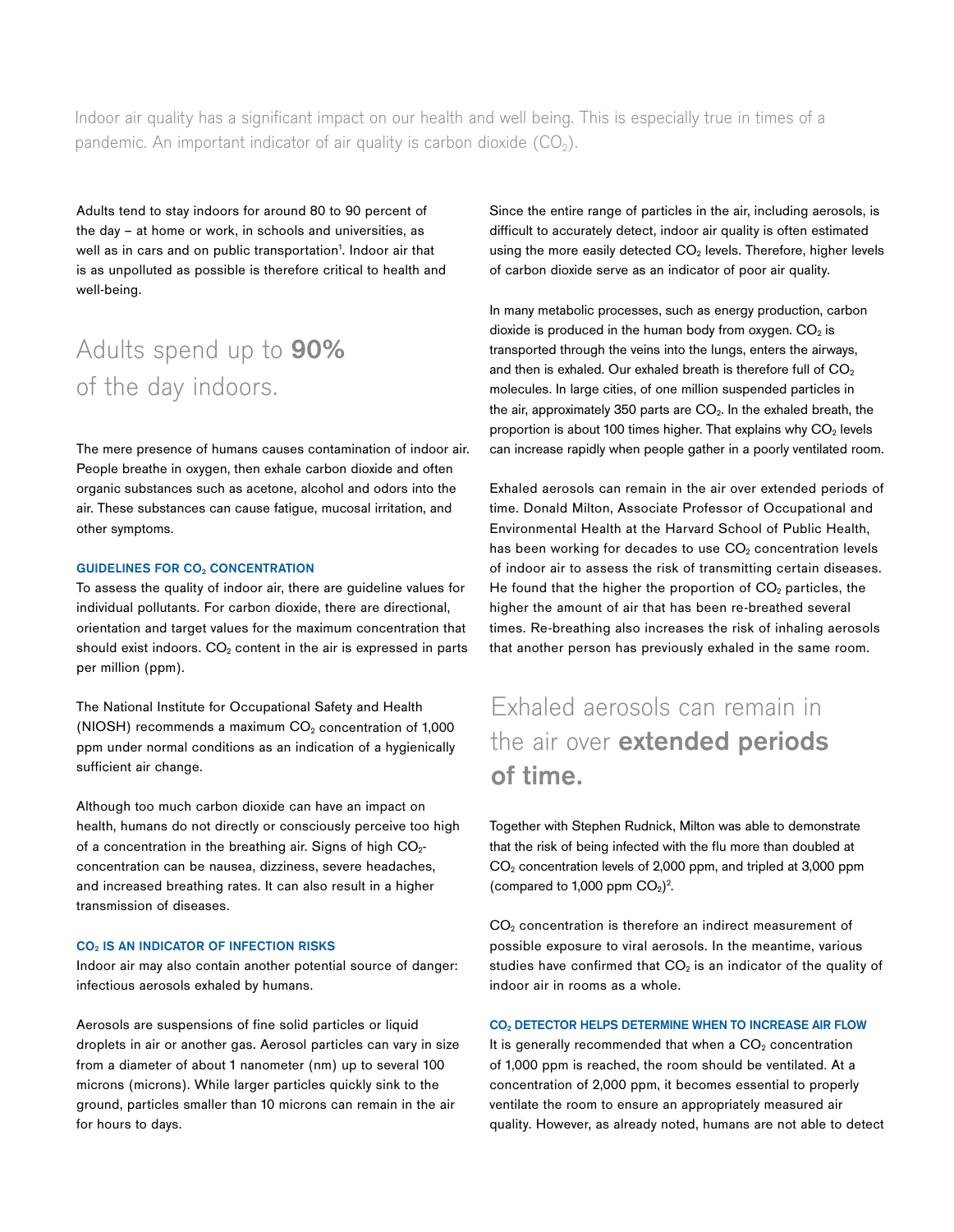high levels of carbon dioxide. In theory, one could measure the aerosols in the air and sound the alarm if there were too many. The drawback is that aerosol measuring instruments are complicated to operate and maintain, and are expensive.

# CO<sub>2</sub> monitoring helps reduce the risk of infectious diseases.

CO2 measuring instruments, on the other hand, are easier to use and are usually much less expensive. The latest gas detection technologies enable the user to read measurements and evaluate the data through data logging using mobile and stationary devices. The results and visual diagrams can be downloaded quickly and easily. With the help of these monitoring devices, high or harmful concentrations of  $CO<sub>2</sub>$  and other hazards in the air can be quickly identified. This enables occupants in the building or affected rooms to protect themselves against inadequate indoor air quality.

CO<sub>2</sub> monitoring helps reduce the risk of infectious diseases. To summarize,  $CO<sub>2</sub>$  detectors can be very helpful because they indicate when the level of aerosols in a room are higher – thus increasing the risk of infection. It is important to note that a  $CO<sub>2</sub>$ concentration of less than 1,000 ppm does not fundamentally lower the risk against infection with SARS or COVID-19. However, CO2 concentrations significantly or permanently greater than 1,000 ppm, combined with insufficient ventilation, have the potential to increase the risk of infection.

If a high occupant density in a building or room cannot be avoided, using  $CO<sub>2</sub>$  detectors is recommended, especially where only windows can be opened, versus having a ventilation system.  $CO<sub>2</sub>$  detectors are thus a good indicator of when it is necessary to install a ventilation system. Depending on the application, there are a wide range of  $CO<sub>2</sub>$  detection solutions.